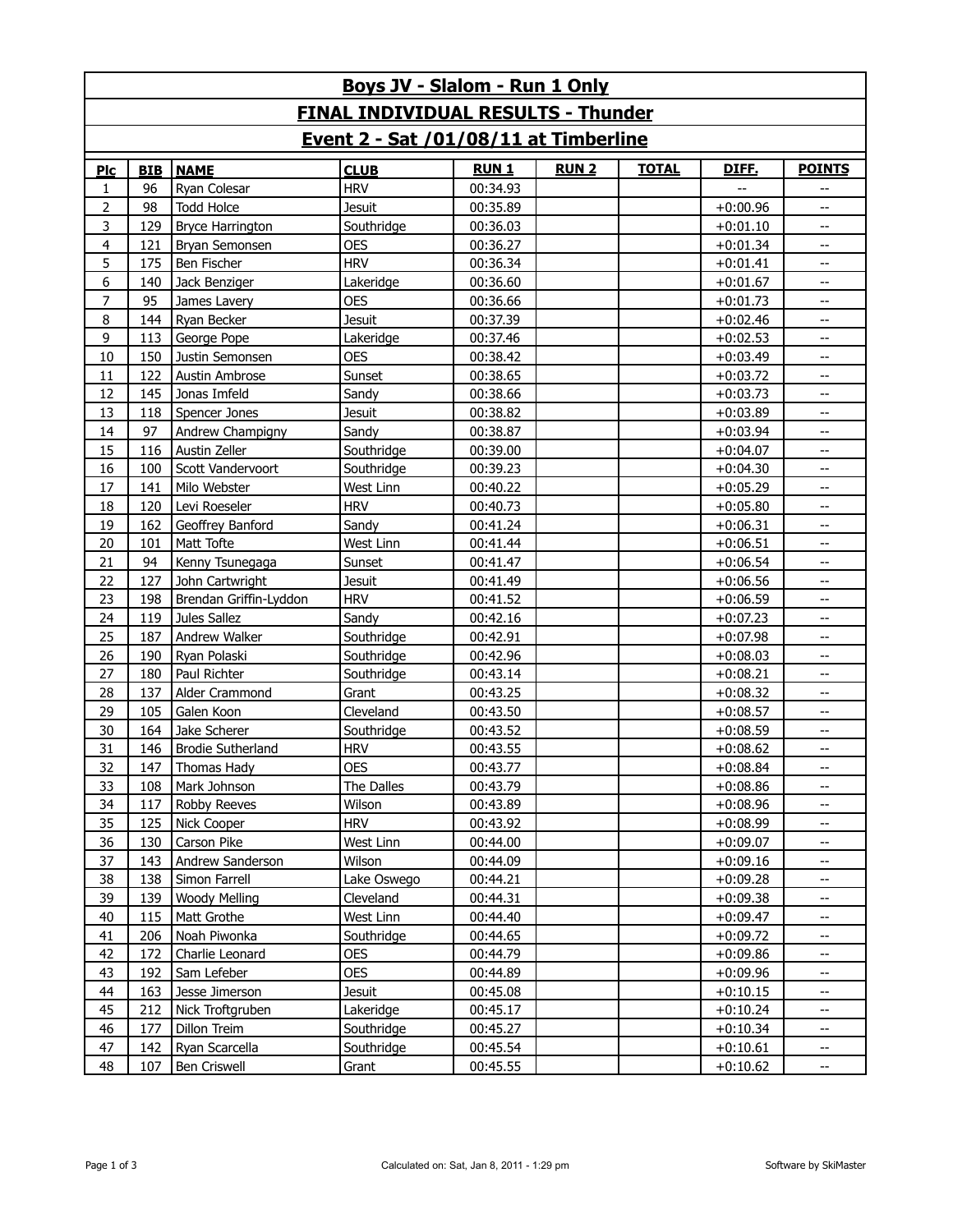| Boys JV - Slalom - Run 1 Only             |            |                      |               |             |             |              |                            |               |  |
|-------------------------------------------|------------|----------------------|---------------|-------------|-------------|--------------|----------------------------|---------------|--|
| <b>FINAL INDIVIDUAL RESULTS - Thunder</b> |            |                      |               |             |             |              |                            |               |  |
| Event 2 - Sat /01/08/11 at Timberline     |            |                      |               |             |             |              |                            |               |  |
| Plc                                       | <b>BIB</b> | <b>NAME</b>          | <b>CLUB</b>   | <b>RUN1</b> | <b>RUN2</b> | <b>TOTAL</b> | <b>DIFE.</b>               | <b>POINTS</b> |  |
| 49                                        | 181        | Conor Jones          | <b>Jesuit</b> | 00:45.60    |             |              | $+0:10.67$                 |               |  |
| 50                                        | 161        | Sean Lund            | <b>HRV</b>    | 00:45.94    |             |              | $+0:11.01$                 | --            |  |
| 51                                        | 211        | Tony Cohn            | <b>HRV</b>    | 00:45.97    |             |              | $+0:11.04$                 | Щ,            |  |
| 52                                        | 202        | Charlie Levin        | Lakeridge     | 00:46.07    |             |              | $+0:11.14$                 | --            |  |
| 53                                        | 99         | Jeff Bachenberg      | Wilson        | 00:46.43    |             |              | $+0:11.50$                 | Щ,            |  |
| 54                                        | 109        | <b>Blake Diede</b>   | The Dalles    | 00:46.58    |             |              | $+0:11.65$                 | --            |  |
| 55                                        | 179        | Joshua Fisher        | Lakeridge     | 00:46.65    |             |              | $+0:11.72$                 | Щ,            |  |
| 56                                        | 186        | Jackson Jones        | <b>Jesuit</b> | 00:47.19    |             |              | $+0:12.26$                 | --            |  |
| 57                                        | 203        | Alex Sutherland      | Southridge    | 00:47.23    |             |              | $+0:12.30$                 | --            |  |
| 58                                        | 148        | Parker Knowlton      | Sunset        | 00:47.67    |             |              | $+0:12.74$                 | --            |  |
| 59                                        | 170        | Josh South           | <b>Jesuit</b> | 00:48.06    |             |              | $+0:13.13$                 | Щ,            |  |
| 60                                        | 110        | Henry Peterson       | Grant         | 00:48.42    |             |              | $+0:13.49$                 | Щ,            |  |
| 61                                        | 200        | Steven Tertadian     | Southridge    | 00:48.66    |             |              | $+0:13.73$                 | --            |  |
| 62                                        | 128        | Connor Ward          | Wilson        | 00:48.72    |             |              | $+0:13.79$                 | Щ,            |  |
| 63                                        | 166        | Aaron Evans          | Lakeridge     | 00:48.74    |             |              | $+0:13.81$                 | --            |  |
| 64                                        | 208        | Chad Poloni          | Lakeridge     | 00:49.21    |             |              | $+0:14.28$                 | --            |  |
| 65                                        | 199        | Sage Deenik          | <b>HRV</b>    | 00:49.36    |             |              | $+0:14.43$                 | --            |  |
| 66                                        | 183        | Seogu Kim            | <b>OES</b>    | 00:49.64    |             |              | $+0:14.71$                 | --            |  |
| 67                                        | 104        | Drew Neuman          | Glencoe       | 00:49.70    |             |              | $+0:14.77$                 | --            |  |
| 68                                        | 214        | <b>Taylor Cramer</b> | <b>HRV</b>    | 00:49.78    |             |              | $+0:14.85$                 | Щ,            |  |
| 69                                        | 184        | John Connall         | <b>OES</b>    | 00:49.91    |             |              | $+0:14.98$                 | Щ,            |  |
| 70                                        | 215        | Connor Courtney      | Lakeridge     | 00:50.32    |             |              | $+0:15.39$                 | --            |  |
| 71                                        | 131        | Grant Mersereau      | Lincoln       | 00:50.38    |             |              | $+0:15.45$                 | Щ,            |  |
| 72                                        | 102        | Kevin Ramsden        | Lincoln       | 00:50.46    |             |              | $+0:15.53$                 | --            |  |
| 73                                        | 213        | Jack Weary           | Lakeridge     | 00:50.75    |             |              | $+0:15.82$                 | --            |  |
| 74                                        | 196        | Jack Kessel          | Lakeridge     | 00:51.25    |             |              | $+0:16.32$                 | --            |  |
| 75                                        | 135        | Alex Bertschi-Wrigle | Grant         | 00:51.51    |             |              | $+0:16.58$                 | --            |  |
| 75                                        | 197        | Jordan Belisle       | Southridge    | 00:51.51    |             |              | $+0:16.58$                 | --            |  |
| 77                                        | 195        | Christian Andersen   | Lakeridge     | 00:52.15    |             |              | $+0:17.22$                 | --            |  |
| 78                                        | 132        | Andrew Carlson       | Lakeridge     | 00:52.31    |             |              | $+0:17.38$                 | Щ,            |  |
| 79                                        | 189        | Will Clark           | Lakeridge     | 00:53.06    |             |              | $+0:18.13$                 | --            |  |
| 80                                        |            | 114 Ian Wall         | Lincoln       | 00:53.11    |             |              | $+0:18.18$                 |               |  |
| 81                                        | 178        | Bryan Hungerford     | Lakeridge     | 00:53.37    |             |              | $+0:18.44$                 | --            |  |
| 82                                        | 205        | Joe Vorgaard         | <b>HRV</b>    | 00:54.60    |             |              | $+0:19.67$                 | Щ,            |  |
| 83                                        | 209        | Jordan Finchen       | Southridge    | 00:54.99    |             |              | $+0:20.06$                 |               |  |
| 84                                        | 207        | Jordan Majer         | Lakeridge     | 00:55.24    |             |              | $+0:20.31$                 | --            |  |
| 85                                        | 149        | Jake Peden           | Sunset        | 00:56.48    |             |              | $+0:21.55$                 | --            |  |
| 86                                        | 136        | Kaito Nakamura       | The Dalles    | 00:59.38    |             |              | $+0:24.45$                 | --            |  |
| 87                                        | 171        | Brendan Kerr         | <b>HRV</b>    | 01:01.34    |             |              | $+0:26.41$                 | --            |  |
| 88                                        | 188        | Spencer Keating      | Lakeridge     | 01:01.56    |             |              | $+0:26.63$                 | --            |  |
| 89                                        | 123        | Alex Spangler        | Sunset        | 01:05.02    |             |              | $+0:30.09$                 | Щ.            |  |
| 90                                        | 106        | Ryan Alston          | Lake Oswego   | 01:06.12    |             |              | $+0:31.19$                 |               |  |
| 91                                        | 168        | Diego Gimino         | West Linn     | 01:15.41    |             |              | $+0:40.48$                 | --            |  |
| 92                                        | 201        | Brandon Kuhnert      | Lakeridge     | 01:27.17    |             |              | $+0:52.24$                 | --            |  |
| 93                                        | 133        | Avery Butler         | Cleveland     | 01:29.44    |             |              | $+0:54.51$                 | --            |  |
| $\overline{a}$                            | 216        | Arman Ahari          | Lakeridge     | <b>DNS</b>  |             |              | --                         | --            |  |
| $\overline{\phantom{a}}$                  | 194        | Alec Boyle           | Southridge    | <b>DNS</b>  |             |              | $-$                        | --            |  |
| --                                        | 103        | Michael Conan        | Lakeridge     | <b>DNS</b>  |             |              | $\mathcal{L}(\mathcal{L})$ | --            |  |